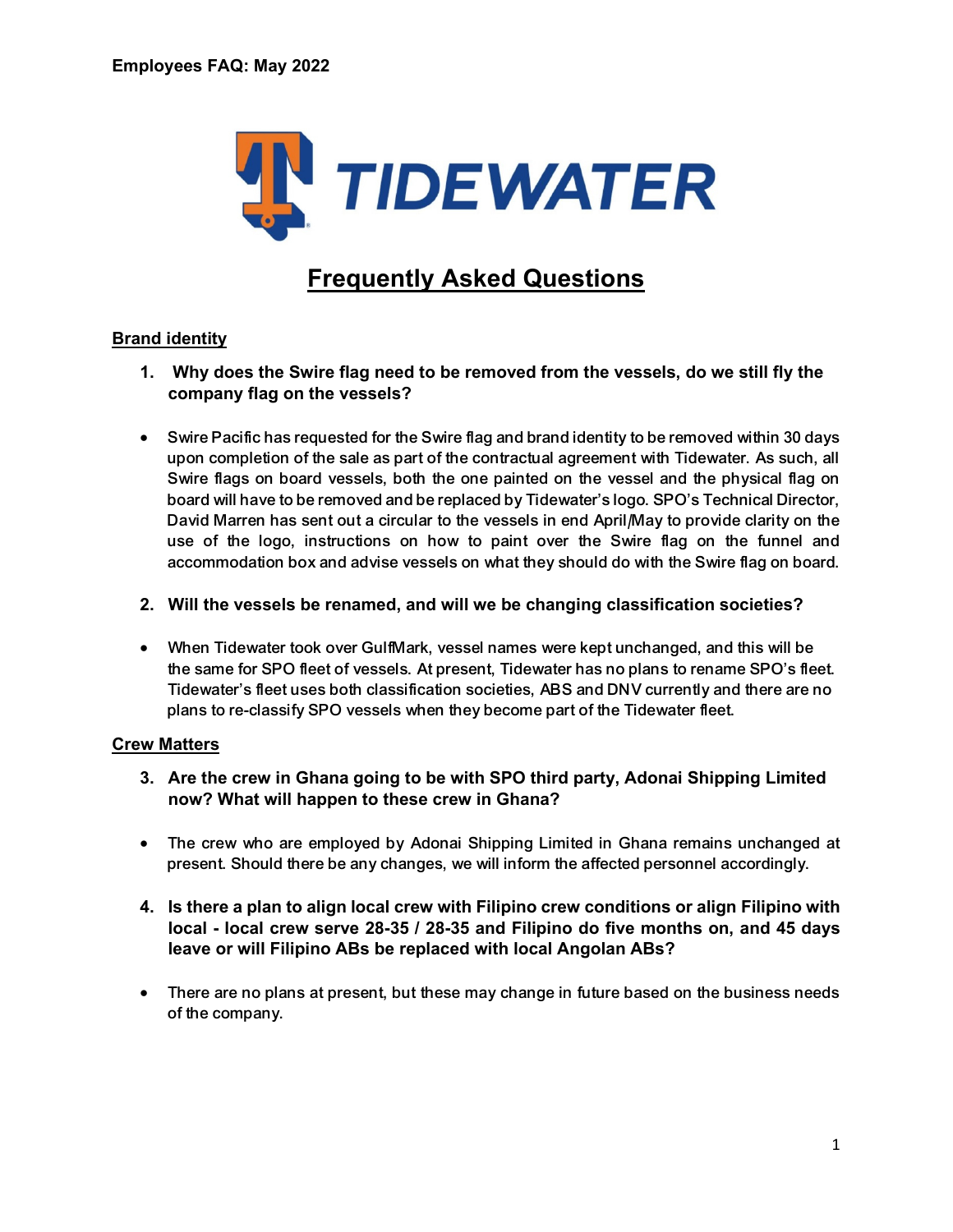- **5. Swire used to produce a monthly list of all sea and office staff so that you could see who was on which vessel / office, is this something that could be bought back so we know who has stayed and who has left/retired as it will indicate if there is anyone available to join and relieve crew due off?**
- The monthly list has not been done for more than seven years and was ceased because of the change in management systems. At present, we have no plans to reinstate the list.
- **6. With the proposed new regional system of Africa and Southeast Asia, will crew be able or be required to move between geographical locations or will they have to remain in the region they are currently in?**
- Whilst Tidewater has assigned seafarers for specific regions in general, legacy SPO crew will not be affected by this and will move between geographical locations.
- **7. What will be our accumulated leave days when we move into the new salary scale?**
- It is not a new salary scale; it is a new contract. All accumulated leave will be paid out in the final salary of the current contracts before the commencement of the new contracts.
- **8. Will there be re-joining bonuses for SPO seafarers who choose to stay with Tidewater?**
- Provision of re-joining bonus is not a practice that Tidewater currently does and intends to do. As such, re-joining bonus for seafarers who choose to remain with Tidewater is not being considered at present.
- **9. Will negative leave accrued expire or be written off when seafarers accept the new day rate contracts?**
- At present, there is no mechanism for negative leave to be included in the new day rate contracts. There will be a notice period for those who are directly impacted by the new day rate contracts. After the notice period, negative leave will be written off. This will need to be further discussed and more updates will be provided when decisions are finalized.

#### **10. Will there be any redundancy pay-outs if a SPO seafarer decides not to work for the company after the change of employment terms?**

 Under the terms of floating staff service conditions which SPSM permanent seafarers are contracted, no redundancy payment is due.

#### **11. Is the way forward still back-to-back or regular vessels?**

 Whilst we realize that it will be difficult, arrangement for seafarers to work back-to-back will be the preferred arrangement where possible as we recognize that it is the best way to operate a vessel, with regular crew on regular vessels. With the change to day rate contracts, Tidewater will make provisions for more flexibility in terms of work rotations for seafarers so that we can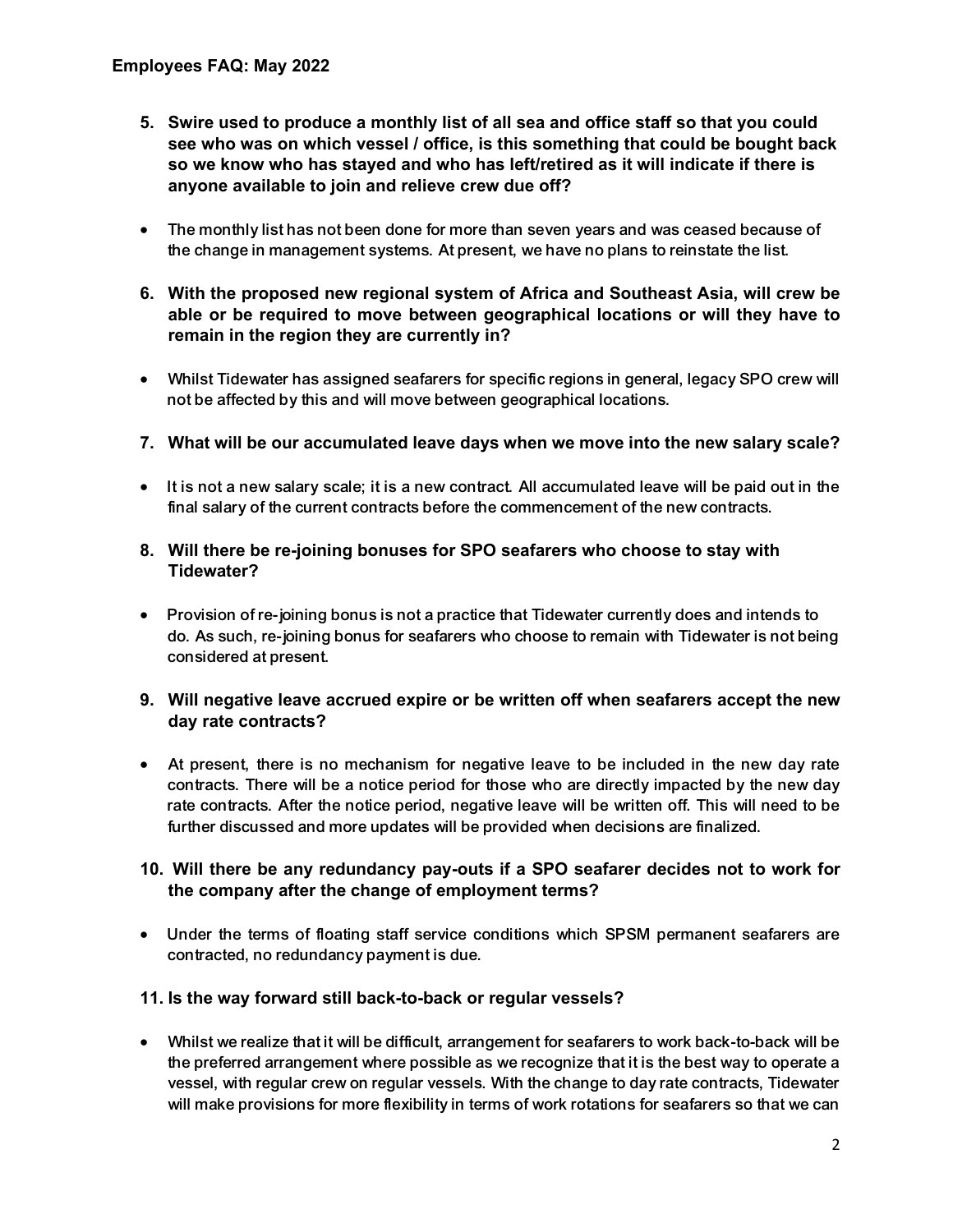cater to the varied preferences of seafarers. Take for instance, a seafarer may choose to work three months on the day rate contract, and have two months off, or a seafarer who prefers to spend more time at home can indicate his/her preference to work for two months and take three months off.

## **12. Will SPO seafarers be working on Tidewater vessels and vice versa in the upcoming months following the transition?**

 At present, we will not be getting SPO seafarers to work on Tidewater vessels or vice versa immediately. At some point, the integration of both Tidewater and SPO vessels and seafarers cross-working on board Tidewater and SPO vessels will happen, but these changes will not happen in the upcoming months. Should there be any arrangements for SPO seafarers to work on Tidewater vessels in the upcoming months, they will be by exceptions only.

#### **Employment terms and conditions**

- **13. Can you share more about contracts of Tidewater's seafarers and how SPSM's seafarers' contracts will be affected moving forward?**
- Tidewater recognizes the uncertainties that seafarers face with regards to their employment contracts and is keen to get the details sorted as soon as possible. SPSM seafarer' contracts will be moved to day rate contracts. We will give notice to SPSM seafarers for their permanent contracts and provide them with the new day rate contracts. SPO's General Manager, Marine Manning, Nick Hall, and Jim Fortnum held a Townhall on 17 May for SPSM seafarers to explain the new employment model - day rate contracts moving forward. We will communicate to our seafarers in a transparent and honest manner so that they can have a clear understanding of the new contracts. This will allow our seafarers to make informed decisions on whether they will continue to stay with the company under the new employment terms or explore alternative employment.
- **14. Some have heard that Tidewater employment terms/contracts are individual and are negotiated by the individual at the time - making allowances for longer or shorter trips, less or more seniority and other benefits. Is this the case or will all staff be on a one size for all day rate the same as if we worked through a recruitment company as temporary staff?**
- We would like to stick to standard contracts where we can. However, we will try and be as flexible as we can to accommodate our seafarers' preferences, but business continuity remains the priority.
- 15. **Will the new terms and conditions for seagoing employees consider seniority, type of vessel and area of operation – Take for instance, one of the larger Anchor Handlers working in a challenging region?**
- We recognize that there are different skillsets and challenges in various operations and vessel types. We are currently reviewing the market to assess different market rates for different operations and vessel types and how we can reflect these in the new contracts**.**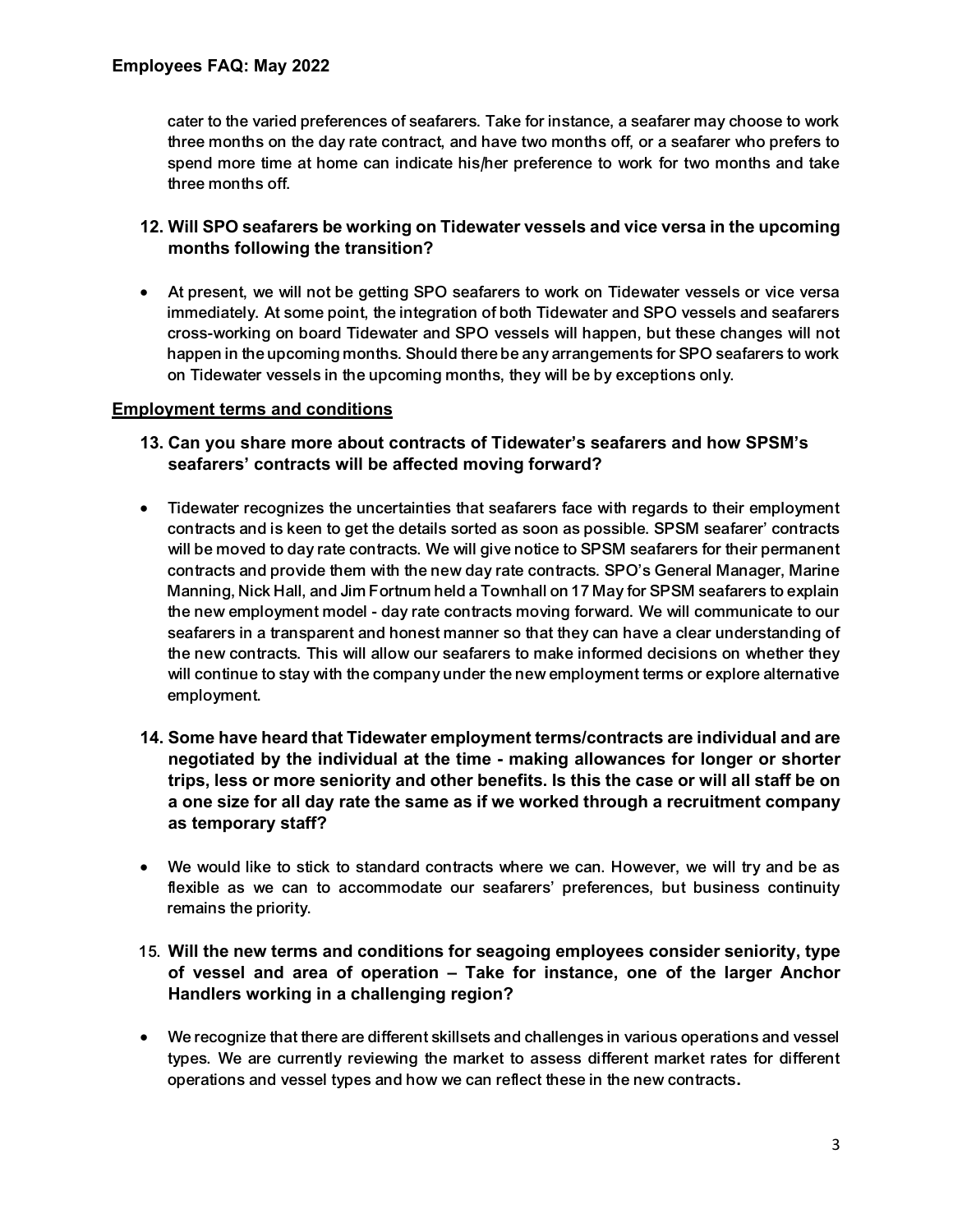- **16. The FAQ April/May document indicates at Q4 that, "Employment terms and conditions for seafarers remain unchanged till further notice". It also states that "Seafarers will be paid when they are working onboard and when travelling to and from work?" Do we still earn paid leave until new contracts are issued or are we moving to day rate contract from today?**
- Managing Director, Asia Pacific, Jim Fortum and General Manager, Marine Manning, Nick Hall held a Town Hall session on 17 May for SPSM seafarers to communicate details of the new employment model - day rate contracts. The questions relating to employment terms were addressed during the Town Hall.
- **17. How will a seafarer at home on day rates contracts be assured of his/her next work stint or know when to start looking for alternative options?**
- Regular communication between the Crewing team and the seafarers is key. The Crewing team will strive to be as forward-looking as they can, and we seek our seafarers' honesty about their work intentions throughout the process. The Crewing team will assign seafarers to dates for work and types of vessels based on the given information so that they will fit the requirements of both the company and our seafarers. Tidewater wants continuity and regular crew on the vessels, so it is in the company's interest for well-performing seafarers to return to the company. This will in turn give our seafarers peace of mind regarding their employment, eg work commencement date, location, and vessel on which they will be working.

#### **Payments, Benefits & Long Service Awards**

- **18. With the move to a day rate type of agreement where day rate is only earned whilst travelling and onboard the vessel - how often does money get paid into the bankwill staff only get one paycheck on sign off (as when contracting and submitting invoices )with nothing into the bank whilst working away or will staff be paid on a monthly basis and if so will the current system of payment " on or around the 25th" remain?**
- Payment of salaries will continue to be paid towards the end of each month. The exact date of each month has not been finalized at present and will be announced when ready.
- **19. How many payments will be made annually for staff who wish to work on a back-toback or rotational equal time basis and are there provisions for longer or shorter trip lengths – some guys will need proof of regular payments to apply for Home Bonds or Mortgages on property?**
- Monthly payment of salaries will be made. We understand that the change from permanent contracts to day rates contracts may affect some employees' home loan applications in certain countries and seagoing employees have raised concerns regarding the need to show proof of regular payments for Home Bonds or Mortgages in property. To aid our seafarers in this transition, General Manager, Marine Manning, Nick Hall and his team will be able to issue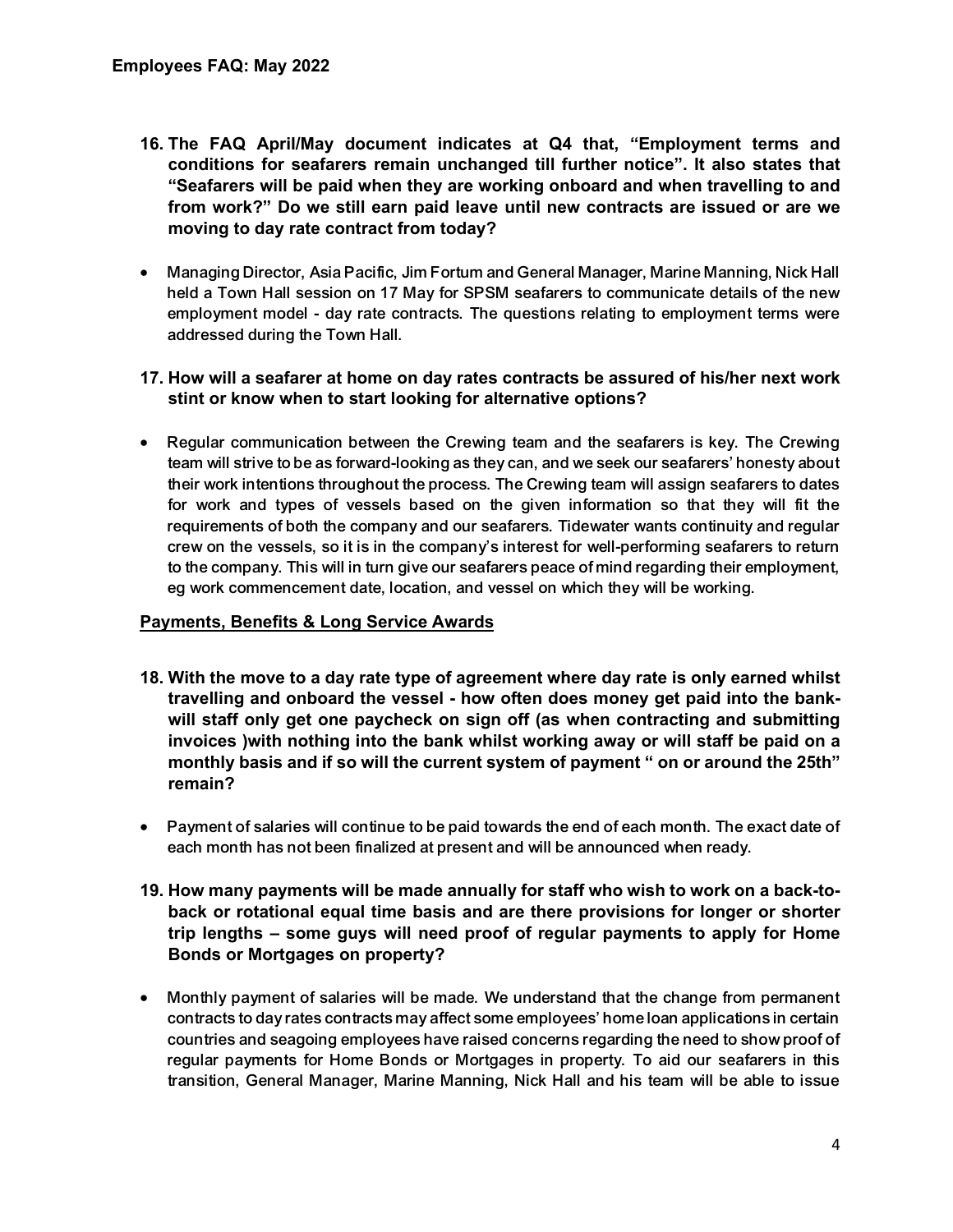letters to verify the permanency of these day rate contacts for seagoing employees who may require them on a case-by-case basis.

## **20. Which currency will the salary be paid in, and will it continue to be paid into the nominated accounts that Swire paid into?**

 For SPSM seafarers, they will continue to be managed by the Crewing team in Singapore, which is now part of Tidewater, Asia Pacific. Salaries will be paid in US dollars and seafarers are to advise the Crewing team on their nominated accounts accordingly.

## **21. What is going to happen to the medical cover for seafarers following the transition from SPO to Tidewater?**

 Whilst on board, every seagoing personnel is covered by P&I insurance. The current healthcare medical cover is covered till the end of 2022. SPO has spoken to Tidewater regarding healthcare medical cover and they are currently reviewing their options, on what they currently do and what they will do in future. Should a seafarer decide to continue to work for Tidewater under the new employment terms, their healthcare medical cover will continue to be included till the end of the year. Should they discontinue their employment with Tidewater following the change of contracts, their healthcare benefits will be terminated.

# **22. What will happen to the Long Service Award pins to employees? Will it be continued under the Tidewater management? I heard there is not enough pins to go around.**

 Tidewater recognizes the benefit of acknowledging long serving employees in the company and is currently reviewing this practice. SPO has a backlog of LSA pins that were not issued to seafarers due to the pandemic and they have progressively been sent to the vessels and LSA ceremonies have been held in recent weeks and months where possible. We have a stockpile of LSA pins that has been carried over, but we do not have the full quantity for every personnel who is due for their LSA pin. General Manager, Marine Manning, Nick Hall, will be writing to seafarers who are due for their LSA pins to give them a choice of whether they would prefer to receive the LSA pin or the cash equivalent. Whilst we will make every endeavor to give our Long Service Award recipients a choice, we need to ensure that all LSA pins are exhausted as they are Swire Long Service Award pins, and time after the takeover will not be recognized for these awards.

#### **Operational & Commercial Matters**

- **23. Will there be opportunities in the near future for SPO seafarers to transfer to some of the specialist vessels in the Tidewater fleet such as construction, ROV, Marine Research or Survey vessels?**
- Tidewater is now the owner and operator of the largest Offshore Support Vessel (OSV) fleet in the industry. At present, our seafarers will continue to work on board vessels in the SPO legacy fleet as many of our seafarers are familiar with the vessel operations and systems on board. At some point, the integration of both Tidewater and SPO legacy vessels and seafarers cross-working on board Tidewater and SPO vessels will happen, but these changes will not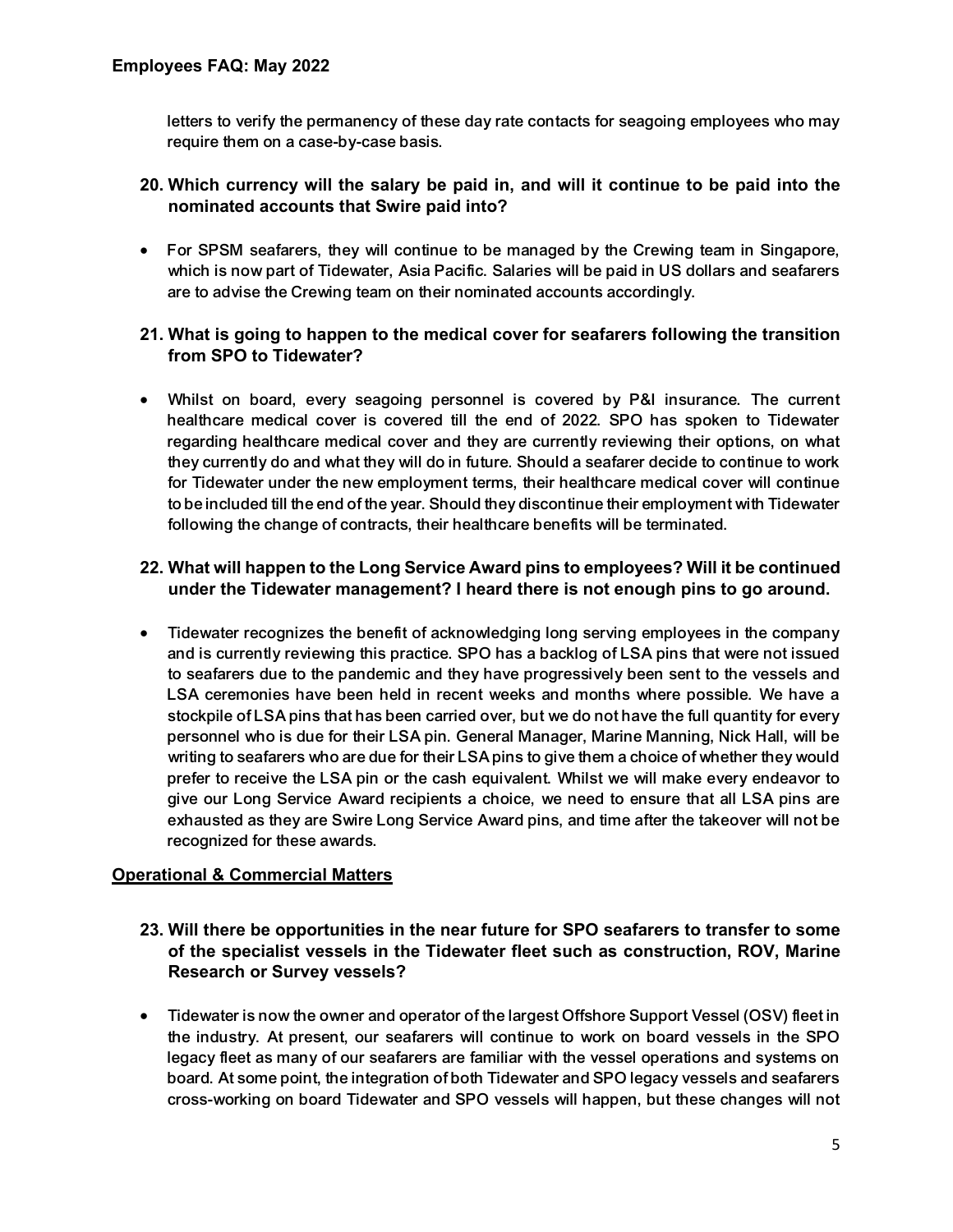happen in the upcoming months. Should there be any arrangements for our seafarers to work on Tidewater vessels in the upcoming months, they will be by exceptions only. There will be ample training and work opportunities for our seafarers in future.

#### **24. When will we be able to access Tidewater's Safety Management Systems?**

 Access will be made available when SPO changes over to Tidewater's Safety Management Systems (SMS). The SPO SMS will remain in use by our seafarers this year. Tidewater currently uses the UniSea system which is more paperless, and it will take between 12 - 24 months for SPO vessels to transit into the UniSea system.

## **25. For the Swire vessels in India, will this operation continue as per existing arrangements, or will it come to an end? Wil these vessels be under the Singapore or Dubai management?**

 The vessels in India that are under Swire Pacific Offshore (SPO), are now under Tidewater. These vessels will continue to operate in India and there are no changes at present. These vessels will continue to be managed by Dubai and the manning will be managed by Singapore.

#### **26. Will travel agencies used for by SPO change following the transition to Tidewater?**

• Both travel agencies that SPO uses, ATPI and TravelQ, are also used by Tidewater. These travel agencies do not have exclusive contracts with SPO or Tidewater. Any changes will be the result of business review in future.

#### **27. Can you provide some updates on the merger of offices in Middle East between SPO and Tidewater?**

 The management team of Tidewater was in the Middle East in May to discuss plans on integration of the businesses of both SPO and Tidewater in the region and its organizational structure moving forward. More details will be provided when ready.

#### **Training**

#### **28. Do we know Tidewater's plans on training for seafarers and will they be using SMTC?**

 At present, Tidewater has training facilities in Manila for the seagoing employees. The SPO management team is currently discussing plans with Tidewater on training for seafarers. In the coming months, SMTC has a full training schedule for seafarers and will continue to provide training for seafarers while the review is underway. Whilst Tidewater recognizes the benefits of a training center for seafarers, the cost of maintaining such dedicated facilities is significant. For SMTC, the challenge remains the same as what the SPO management has identified three years ago – The training center will need to be able to justify its costs and be commercially viable. With the easing of travel restrictions, there is an opportunity for SMTC to demonstrate its value and benefits so that Tidewater can consider the use of SMTC as part of the training plans for seafarers moving forward. The SPO and Tidewater management team are reviewing training programs we provide for our seafarers and will explore the best way to